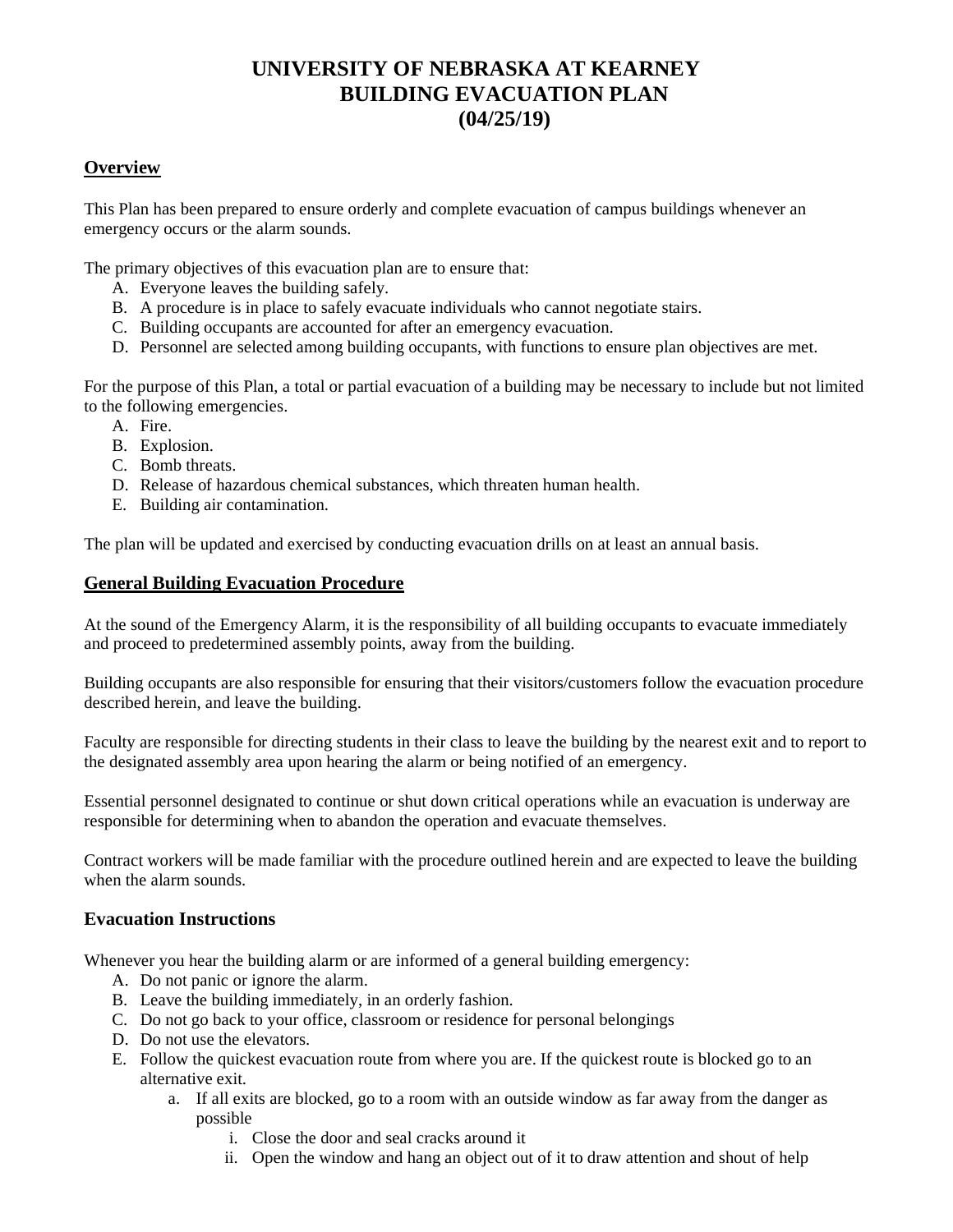- F. Proceed to the designated emergency assembly point for your area. If the designated assembly point/area is unsafe or blocked due to the emergency, proceed to the alternate assembly point.
- G. Report to your Work Area Rep or Instructor at the assembly point to be accounted for; also report any knowledge you may have of missing persons.
- H. Return to the building only after emergency officials or building monitors give the all-clear signal. Silencing the alarm does not mean the emergency is over.

# **Evacuation Instructions for Persons Needing Assistance**

Supervisory personnel and course instructors are responsible for identifying and escorting individuals with disabilities located in their offices/classrooms to safety if possible. If they are not able to evacuate the individual they need to, at a minimum, get them to a stairwell and then notify rescue personnel.

Any person unable or who needs assistance to evacuate should:

- A. Proceed to the nearest stairwell (area of refuge). Emergency evacuation personnel will inform emergency response and rescue personnel if someone has taken refuge there.
- B. If the stairwell is not a safe area of refuge, go to a room with an outside window as far away from the danger as possible
	- a. Close the door and seal cracks around it
	- b. Open the window and hang an object out of it to draw attention and shout of help
- C. Inform or ask someone, a building occupant or a floor monitor in particular, to alert the first arriving emergency responders of your presence and location.
- D. Call 911 and provide the operator with your exact location, building name, floor and room number to ensure rescue personnel are notified of your location and your need for assistance to evacuate.

#### **Emergency Evacuation Personnel**

For the purpose of this Plan, Emergency Evacuation Personnel and their alternates are regular employees who have been selected to ensure that building evacuation is carried out as planned, evacuated building occupants are directed to assigned assembly points where they will be accounted for, and persons needing assistance to evacuate are attended to.

Building emergency evacuation personnel and their alternates shall be selected by the Building Supervisor among building occupants and on a voluntary basis.

Following is a list of building emergency evacuation personnel and their corresponding duties.

#### **PLEASE NOTE: Assigned duties are to be carried out only if you are not putting yourself in danger or risking your personal safety.**

#### **Work Area Representatives**

- A. Maintain a current list of all employees, including part time and student employees and their work schedule.
- B. Instruct area occupants to leave the building when notified of an emergency.
- C. Inform occupants of their duty to report to your assembly point.
- D. Assist the Floor Monitor in directing occupants with limited mobility either to safe areas, or down stairs if able to negotiate the stairway.
- E. Report to assigned exit door to encourage the continual flow of the evacuees to their assembly point.
- F. Once the majority of the building occupants have left the building and the evacuation flow has slowed report to your assembly area.
- G. Check off co-workers who safely reported to assembly point from occupant list.
- H. Collect information on missing personnel known, or suspected to still be in the building, and report to the Emergency Coordinator.

# **Floor Monitors**

A. Monitor corridors on assigned floor and ensure personnel are moving toward exits.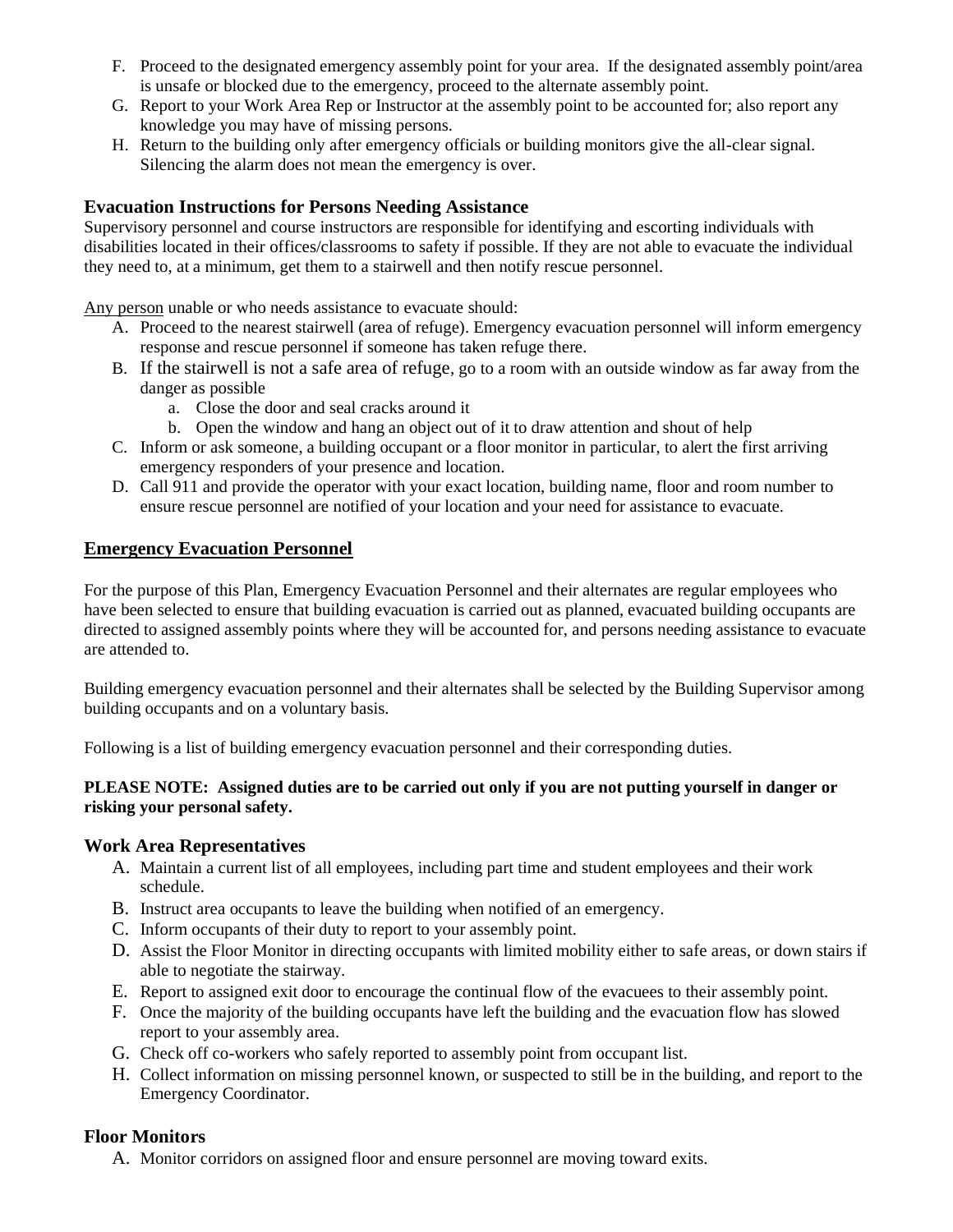- B. Check open rooms, corridors and restrooms on assigned floor to ensure building occupants have been evacuated.
- C. Make sure fire doors on enclosed stairways and exits are closed and not blocked open.
- D. Assist and/or direct occupants with limited mobility either to safe rooms or down stairs if able to negotiate the stairway.
- E. Leave the building as soon as possible and go to the assembly area
- F. Report the presence of anyone still on your floor to the Emergency Coordinator.

**Emergency Coordinators-** It is recommended Emergency Coordinators work as a team where one Emergency coordinator stays at the assembly point continuing to gathering and relaying information while the other relays the gathered information to first responders.

- A. Collect information on building occupants known or suspected to still be in the building from Floor Monitors and/or Work Area Reps.
- B. Meet emergency responders at building entrance.

.

- C. Report information on occupants needing assistance to evacuate and other personnel suspected to still be in the building to emergency responders or On Scene Commander.
- D. Report information on building specific concerns such as hazardous materials etc.
- E. Transmit the All-Clear signal to floor monitors or other building emergency evacuation personnel once received from emergency personnel.
- F. Supply the Incident commander and/or Emergency Operation Center with necessary information and assist them with any necessary debriefings.

# **On Scene Police Officer**

- A. Assist emergency responders from outside agencies in gaining access to the building as needed.
- B. Help secure buildings, set perimeters and prevent re-entry by unauthorized individuals.
- C. Maintain communication between emergency responders and University officials.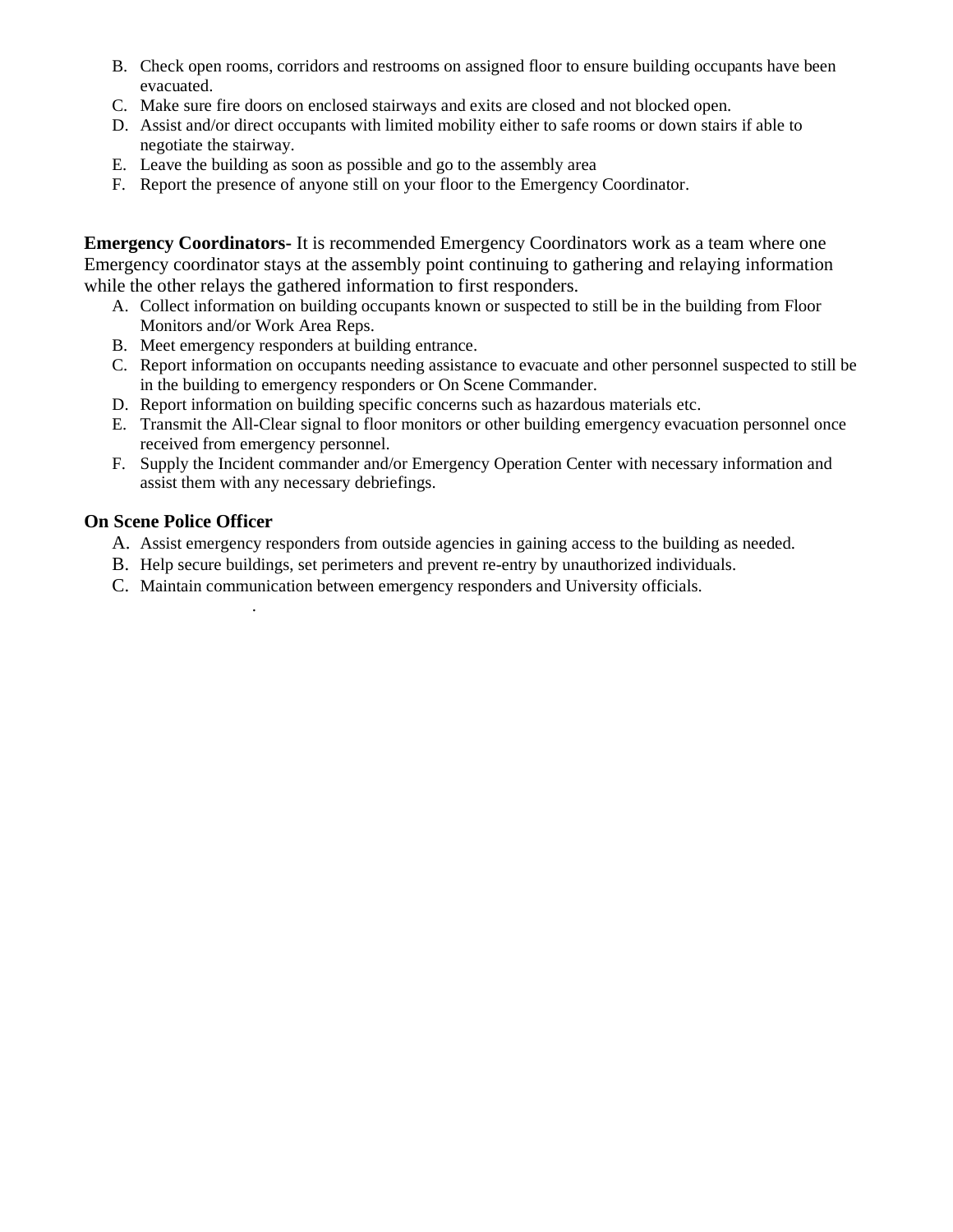UNIVERSITY OF NEBRASKA AT KEARNEY

# **Building Specific Information:**

# **Building Name:**

# **Emergency Coordinators:**

The Primary Emergency Evacuation Coordinator and alternates are listed below. In the event the primary coordinator is not available during an emergency, alternate coordinators will assume responsibility in the order in which they appear, and carry out their duties as described in this plan.

Primary: 1 st Alternate: 2<sup>nd</sup> Alternate:

# **Floor Monitors**

Primary Floor Monitors and Alternates are listed below, and will carry out their duties as described in this plan. In the event that the Primary Floor Monitor is not available at the time of the emergency, Alternate Monitors will assume those duties.

| Floor # | <b>Primary Floor Monitor</b> | 1 <sup>st</sup> Alternate Floor<br><b>Monitor</b> | 2nd Alternate Floor<br><b>Monitor</b> |
|---------|------------------------------|---------------------------------------------------|---------------------------------------|
|         |                              |                                                   |                                       |
|         |                              |                                                   |                                       |
|         |                              |                                                   |                                       |
|         |                              |                                                   |                                       |
|         |                              |                                                   |                                       |
|         |                              |                                                   |                                       |
|         |                              |                                                   |                                       |

# **Work Area Reps:**

The following individuals have been selected as \_\_\_\_\_\_\_\_\_\_\_\_\_\_\_\_\_\_\_\_ Building Work Area Reps, and will carry out their duties as listed in this plan under "Work Area Reps duties". Each Work Area personnel are responsible for designating a backup person in the event their primary Work Area Rep is unavailable at the time of an emergency.

| <b>Department</b> | <b>Exit Door</b> | <b>Work Area Rep</b> | 1 <sup>st</sup> Alternate | 2nd Alternate |
|-------------------|------------------|----------------------|---------------------------|---------------|
|                   |                  |                      |                           |               |
|                   |                  |                      |                           |               |
|                   |                  |                      |                           |               |
|                   |                  |                      |                           |               |